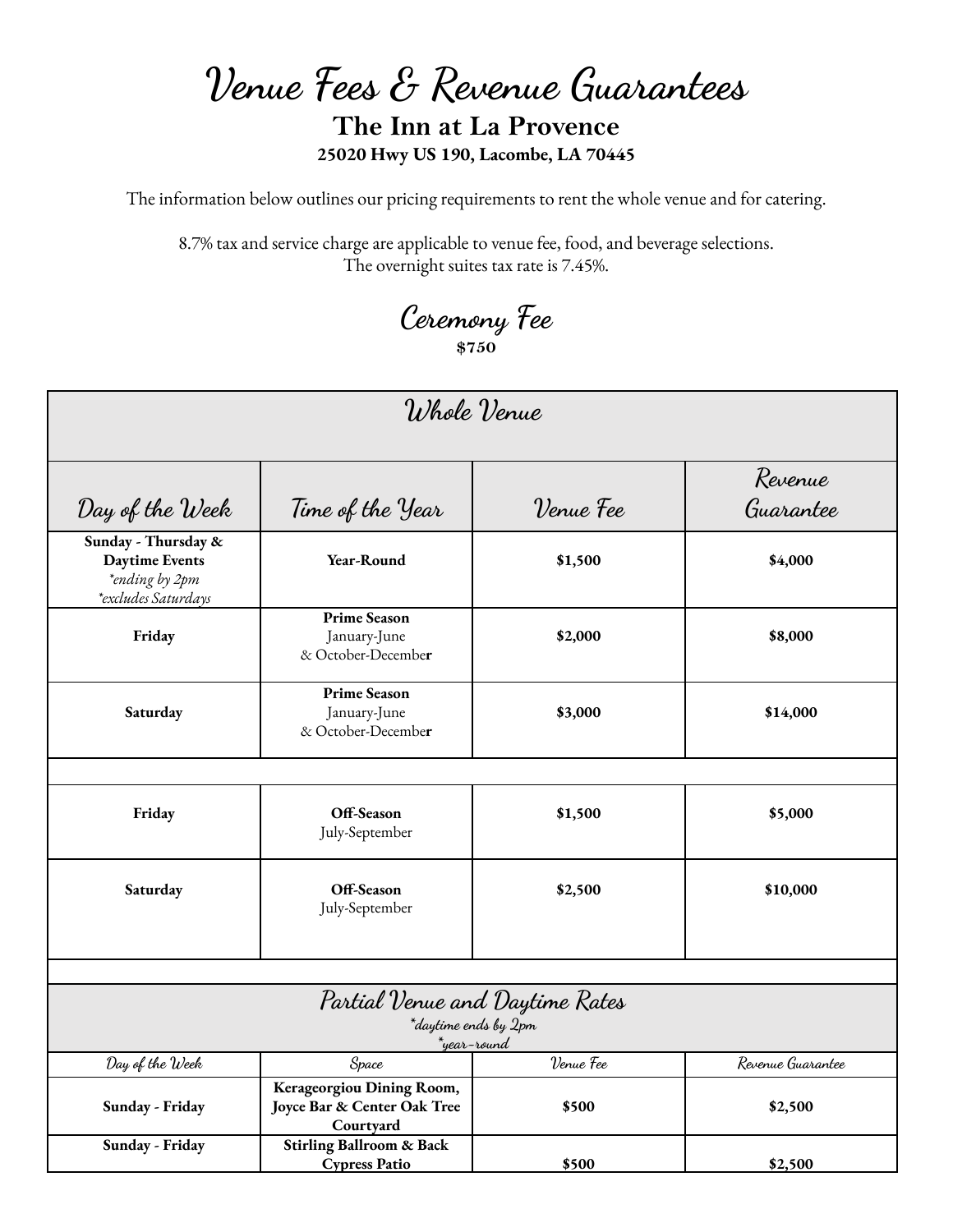# **Suites**

We have 3 on-site, overnight suites for an additional room fee.

If renting the rooms for overnight, the check in time is 12pm day-of and check out is 10am the following morning, no

exceptions. You will be required to sign a separate room agreement.

All suites must be rented through the contract client directly.

| Acolapissa Wedding Suite (largest room)                            | \$285 |  |
|--------------------------------------------------------------------|-------|--|
| <b>Roquette Adjoining Suite</b><br>(attached to the wedding suite) | \$198 |  |
| Davis Single Suite<br>(detached from the other suites)             | \$198 |  |

### **1-Hour Reception Extension Venue Fee \$500 and a \$1000 beverage revenue guarantee plus 8.7% tax and 20% service charge**

Client is allowed a maximum extension of 1 extra hour. Client can choose to do a consumption tab bar extension OR choose the per person per hour bar extension rate listed in the bar package. Client will be charged for a total of guaranteed final head count, or a minimum of \$1000, whichever is greater, client MUST notify sales office of the extension decision by 30 days prior to your event. We do NOT allow night-of extensions. Please coordinate directly with your other vendors such as band, dj, photographer on their extensions details, such as final timeline and rates. Please see Noise Ordinance Information, shall your event be in

violation.

# **Commonly Asked Questions**

#### **Q: What can I expect from the Ceremony?**

**A:** We do not host ceremony-only, but you can book a reception with no ceremony.

You will be allowed a rehearsal time of 30 minutes the day prior to your event or on a different date scheduled with your sales manager 60 days before your event. **You must contact us to schedule this!**

We allow a 30-minute window prior to the start time of your ceremony for guests to arrive and get seated. The ceremony itself is 30 minutes. Make sure to check the sun set time and discuss lighting with your professional photographer to decide the perfect timing for your event.

Ceremony chairs must be brought in or rented through a rental company and adhere to our vendor guidelines/requirements. You must assign a friend or family member or hire a professional coordinator to receive the chairs and conduct both your rehearsal and

ceremony. *Example Time: if Sun sets at 6:30pm* 5:00pm – Guests' arrival 5:30pm – Ceremony start time (ceremony start time is the time that would go on your invitation NOT the guests arrival time) 6:00-9:00pm – Standard 3-hour Reception

#### **Q. Where can I have my Ceremony?**

| Α.                                     |                                    |  |  |
|----------------------------------------|------------------------------------|--|--|
| <b>Reception Rental Space</b>          | <b>Ceremony Location</b>           |  |  |
| Whole Venue                            | Cypress Garden OR                  |  |  |
|                                        | Center Courtyard (up to 60 guests) |  |  |
| Stirling Ballroom                      | Cypress Garden                     |  |  |
| Kerageorgiou Dining Room and Joyce Bar | Center Courtvard                   |  |  |